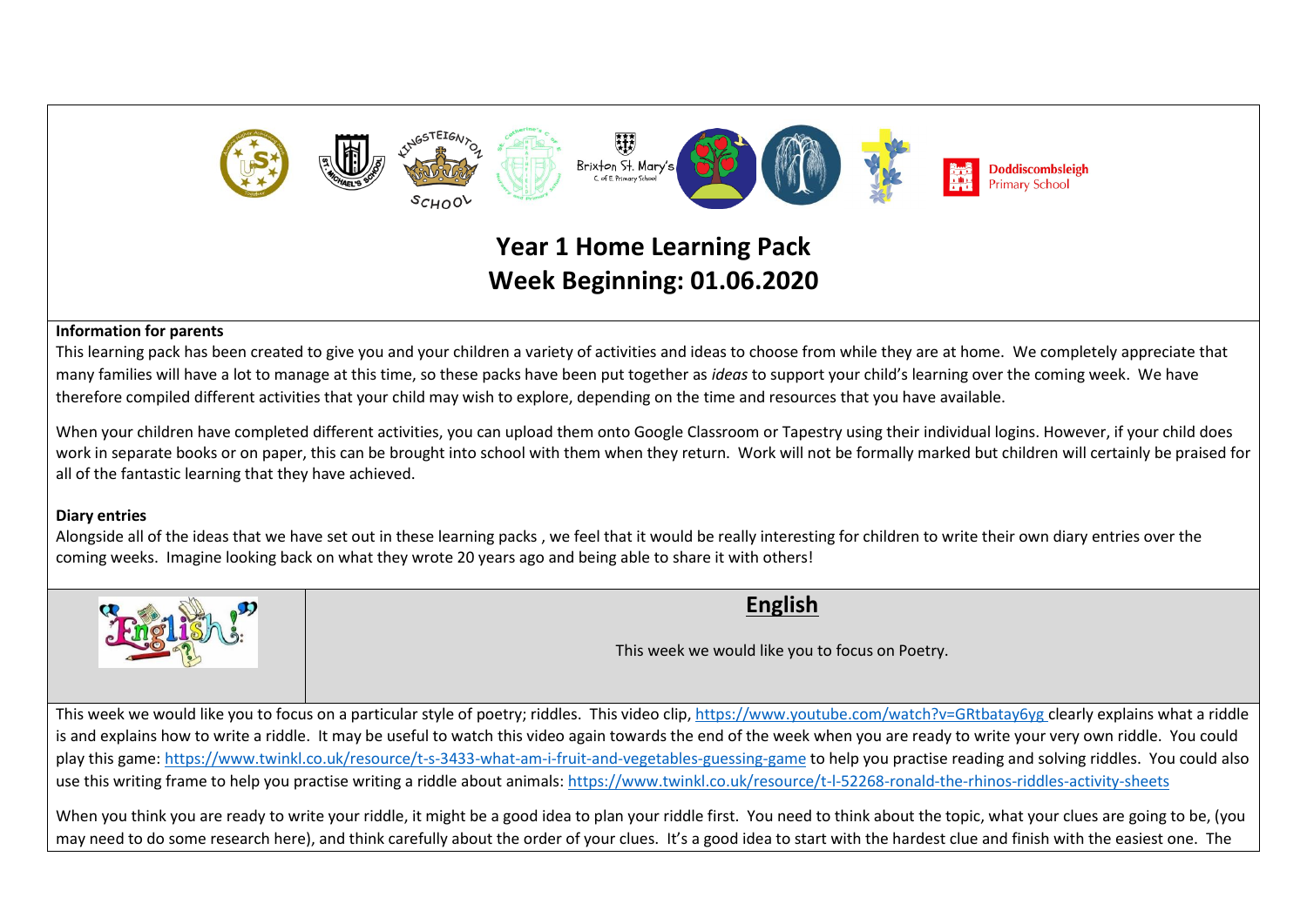title of your riddle could be What am I? So that you don't give away what your animal or object is, you could make the reader lift the flap to reveal the answer. You could write riddles for a treasure hunt, a sea creature, a dinosaur or even a toy. When you write your final riddle you will need to use your best presentation so that people can read your clues. Don't forget to use capital letters and full stops. Can you challenge yourself to include some carefully chosen adjectives?

You could send your riddles to family members to see if they can guess them! Or you could film your riddles and send them to family members. Have fun!

|                                                           | <b>Maths</b><br>This week we would like you to visit the link: https://whiterosemaths.com/homelearning/ and watch the video.<br>Then, work through the activities on the sheet (You will find these in Google Classroom) and then check your work. We don't expect<br>you to print the worksheets off, but it would be useful for children to show their workings and then check their answers.<br>Alongside these White Rose Hub activities, don't forget to use the following websites (using your individual logins) to practice other<br>basic skills: Times Tables Rock Stars, Numbots and Education City |                            |                            |                            |
|-----------------------------------------------------------|----------------------------------------------------------------------------------------------------------------------------------------------------------------------------------------------------------------------------------------------------------------------------------------------------------------------------------------------------------------------------------------------------------------------------------------------------------------------------------------------------------------------------------------------------------------------------------------------------------------|----------------------------|----------------------------|----------------------------|
| Monday                                                    | Wednesday<br>Thursday<br>Friday<br>Tuesday                                                                                                                                                                                                                                                                                                                                                                                                                                                                                                                                                                     |                            |                            |                            |
| White Rose Hub: Activity 1                                | White Rose Hub: Activity 2                                                                                                                                                                                                                                                                                                                                                                                                                                                                                                                                                                                     | White Rose Hub: Activity 3 | White Rose Hub: Activity 4 | White Rose Hub: Activity 5 |
| $\textbf{P}\textbf{ell}\ln\textbf{g}\left\langle \right)$ | <b>Spellings</b><br>There are two main ways in which you can practice your spellings:<br>Spelling Frame: https://spellingframe.co.uk/ (Finish any rules you haven't yet completed)<br>Learn the words on your spelling list (see information below) in fun ways, including: Look, cover, say, write, check, Rainbow<br>writing, Bubble writing, Backwards writing, Pyramid writing, Silly sentences or Mnemonics<br>To find your year group's statutory spellings, Google: Year 1 Common Exception Word List                                                                                                   |                            |                            |                            |
| Readi                                                     | <b>Reading and Phonics</b><br>As you all know, reading is very beneficial to your education and nothing is better than escaping into a good book.<br>The expectation is that you are reading for at least 15 minutes per day. When you have finished reading, ask an adult to ask you some<br>questions about what you have read.                                                                                                                                                                                                                                                                              |                            |                            |                            |
| Phonic                                                    | Additional to this, you could visit the following websites:                                                                                                                                                                                                                                                                                                                                                                                                                                                                                                                                                    |                            |                            |                            |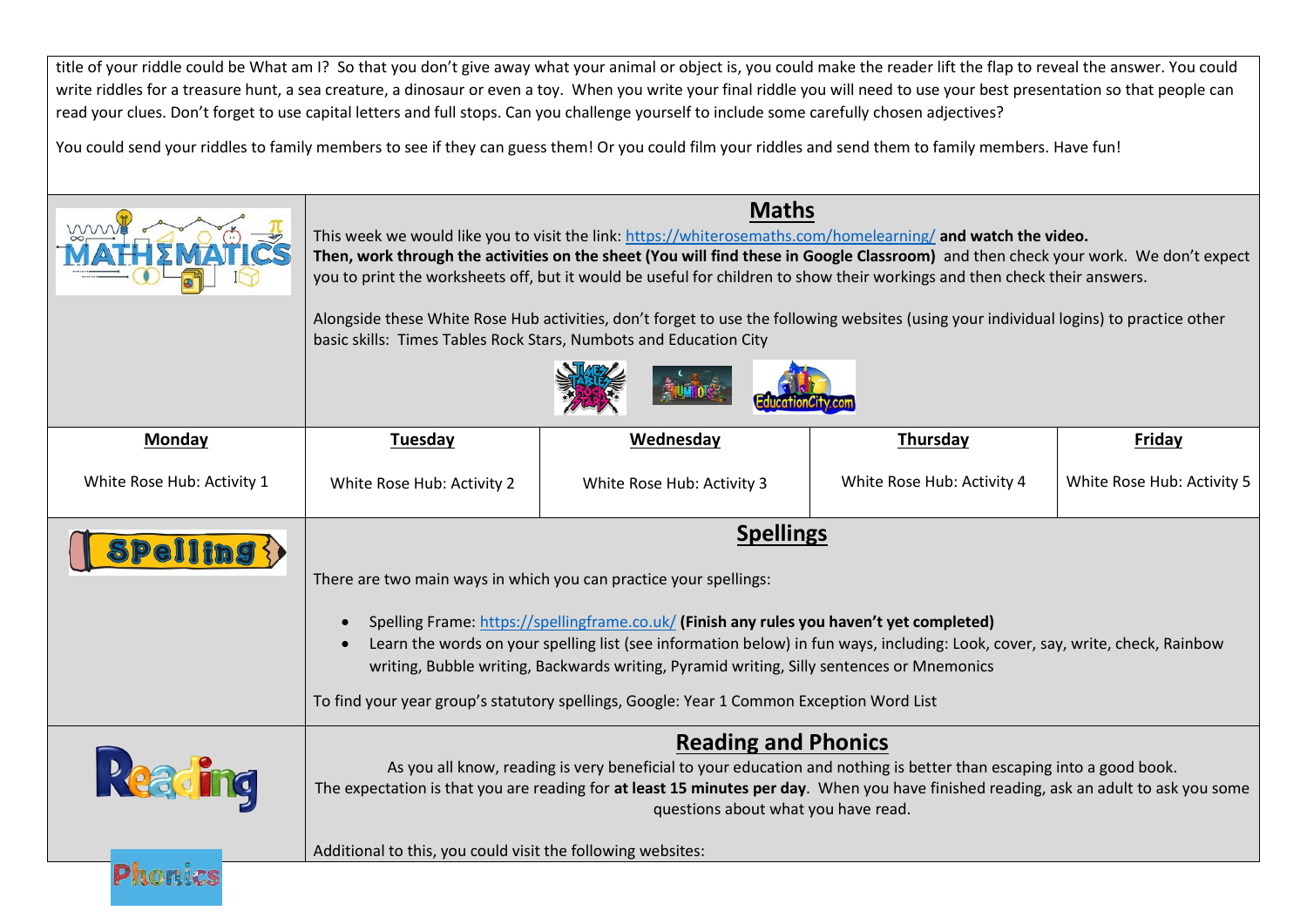|                                                                                                                                                                                                                                                                                                                                                                                                                                                  | $\bullet$                                                                                                                                                                                                                                                                                                                                                                                                                                                                        | Bug Club, www.phonicsplay.co.uk, Education City, Oxford Owl                                                                                                                                                                                                                                                                                                                                                                                                                   |                                                                                                                                                                                                                                                                             |                                                                                                                                                                                                                                                                                                              |
|--------------------------------------------------------------------------------------------------------------------------------------------------------------------------------------------------------------------------------------------------------------------------------------------------------------------------------------------------------------------------------------------------------------------------------------------------|----------------------------------------------------------------------------------------------------------------------------------------------------------------------------------------------------------------------------------------------------------------------------------------------------------------------------------------------------------------------------------------------------------------------------------------------------------------------------------|-------------------------------------------------------------------------------------------------------------------------------------------------------------------------------------------------------------------------------------------------------------------------------------------------------------------------------------------------------------------------------------------------------------------------------------------------------------------------------|-----------------------------------------------------------------------------------------------------------------------------------------------------------------------------------------------------------------------------------------------------------------------------|--------------------------------------------------------------------------------------------------------------------------------------------------------------------------------------------------------------------------------------------------------------------------------------------------------------|
| Guide'd<br>ReadiNg                                                                                                                                                                                                                                                                                                                                                                                                                               | For your reading task this week, we would like you to find the text in your Google Classroom that has been uploaded for you. Read<br>the text carefully and answer the questions.                                                                                                                                                                                                                                                                                                |                                                                                                                                                                                                                                                                                                                                                                                                                                                                               |                                                                                                                                                                                                                                                                             |                                                                                                                                                                                                                                                                                                              |
|                                                                                                                                                                                                                                                                                                                                                                                                                                                  | <b>Learning Challenge Curriculum/Topic Work</b>                                                                                                                                                                                                                                                                                                                                                                                                                                  |                                                                                                                                                                                                                                                                                                                                                                                                                                                                               |                                                                                                                                                                                                                                                                             |                                                                                                                                                                                                                                                                                                              |
|                                                                                                                                                                                                                                                                                                                                                                                                                                                  | Your key learning question is:                                                                                                                                                                                                                                                                                                                                                                                                                                                   |                                                                                                                                                                                                                                                                                                                                                                                                                                                                               |                                                                                                                                                                                                                                                                             |                                                                                                                                                                                                                                                                                                              |
| The Learning Challenge"<br><b>CURRICULUM</b>                                                                                                                                                                                                                                                                                                                                                                                                     | Why do we love to be beside the seaside?                                                                                                                                                                                                                                                                                                                                                                                                                                         |                                                                                                                                                                                                                                                                                                                                                                                                                                                                               |                                                                                                                                                                                                                                                                             |                                                                                                                                                                                                                                                                                                              |
|                                                                                                                                                                                                                                                                                                                                                                                                                                                  | This key learning question will last for 4 weeks.                                                                                                                                                                                                                                                                                                                                                                                                                                |                                                                                                                                                                                                                                                                                                                                                                                                                                                                               |                                                                                                                                                                                                                                                                             |                                                                                                                                                                                                                                                                                                              |
|                                                                                                                                                                                                                                                                                                                                                                                                                                                  | We would like you to create a project based on this key question to show what you have learnt and found out about this topic. Read<br>below for different ways in which you could carry out your project, based on your interests.                                                                                                                                                                                                                                               |                                                                                                                                                                                                                                                                                                                                                                                                                                                                               |                                                                                                                                                                                                                                                                             |                                                                                                                                                                                                                                                                                                              |
|                                                                                                                                                                                                                                                                                                                                                                                                                                                  | If you're able to, visit the seaside! Take lots of pictures, build an amazing sandcastle, search for treasure or exciting shells and think                                                                                                                                                                                                                                                                                                                                       |                                                                                                                                                                                                                                                                                                                                                                                                                                                                               |                                                                                                                                                                                                                                                                             |                                                                                                                                                                                                                                                                                                              |
| If you like art:                                                                                                                                                                                                                                                                                                                                                                                                                                 | about what noises you can hear.<br>If you like researching/ presenting:<br>If you like writing:<br>If you like designing and making:<br><b>Other ideas:</b>                                                                                                                                                                                                                                                                                                                      |                                                                                                                                                                                                                                                                                                                                                                                                                                                                               |                                                                                                                                                                                                                                                                             |                                                                                                                                                                                                                                                                                                              |
| Look up artist Paul Bursnall.<br>Create one of his pictures or,<br>draw your own from a beach<br>you have been to.<br>Study lots of pictures of<br>various seaside wildlife and<br>draw an observational<br>drawing.<br>Can you make a collage from<br>items you find on the beach?<br>Think of pieces of plastic,<br>shells, special stones or drift<br>wood. IF you can't get to the<br>beach, do the same but with<br>items from your garden. | Write your own Punch<br>$\bullet$<br>and Judy sketch. You may<br>want to watch a puppet<br>show first.<br>Write a postcard to a<br>$\bullet$<br>family member (or Mr<br>Collings) about a trip you<br>went on to the seaside.<br>Write a 'recipe' poem for<br>$\bullet$<br>what you need if you're<br>going to have an amazing<br>day.<br>Write a poem about the<br>$\bullet$<br>sea. It would be about<br>the changes in weather,<br>your senses when you're<br>at the seaside. | Can you make your own seaside<br>landscape? You could include<br>blue paper for the sea, cotton<br>wool for waves, sand dunes.<br>Design and draw your own ice<br>cream - get creative. What<br>delicious flavours and toppings<br>would you have?<br>Make your own fish - you could<br>make them from pieces of<br>Willow soaked and then tied<br>together<br>You could make your own<br>puppet show full of puppets<br>and sets (it doesn't have to be<br>Punch and Judy!). | Think about how the<br>seaside has changed<br>throughout history. What<br>can you find out? What<br>are the differences and<br>similarities?<br>Locally, what are the<br>differences between the<br>beaches we live close to?<br>Find British seaside towns<br>on an Atlas. | Think of how you<br>can clean dirty<br>water (you could<br>make dirty water by<br>adding a little soil).<br>You could add<br>stones, sand, use a<br>sieve, cotton wool.<br>If you can, go rock<br>pooling. What did<br>you find?<br>How many words<br>can you come up<br>with that relate to<br>the seaside? |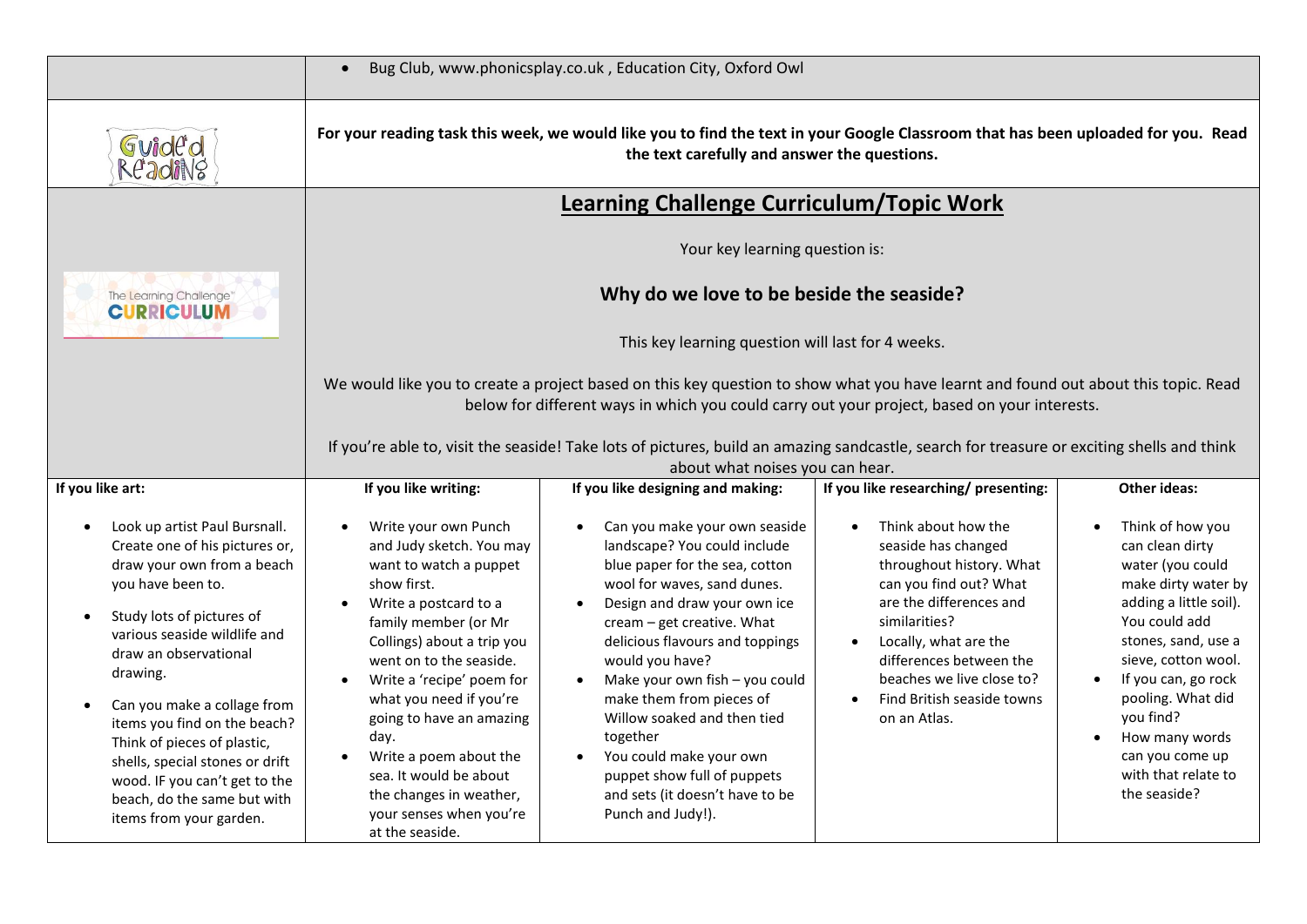| <b>Other Learning/Activities</b> |                                                                         |  |  |
|----------------------------------|-------------------------------------------------------------------------|--|--|
| <b>Mindfulness</b>               | www.headspace.com                                                       |  |  |
|                                  | Twinkl – Mindfulness colouring sheets and activities<br>$\bullet$       |  |  |
| <b>Exercise/PE Ideas</b>         | All ages: Joe Wicks Daily Workouts - 9am on YouTube (The Body Coach TV) |  |  |
|                                  | Just Dance (You Tube)                                                   |  |  |
|                                  | Cosmic Kids (You Tube)<br>$\bullet$                                     |  |  |
|                                  | Go Noodle - www.gonoodle.com<br>$\bullet$                               |  |  |
|                                  | Achieve 4 All Daily Challenges - See attached document                  |  |  |

### **Free Online Resources:**

| <b>Name of Resource</b>                                          | <b>Overview/Notes</b>                                                                                                                                                                                                                                                                                | <b>Website address/Hyperlink</b>                  |
|------------------------------------------------------------------|------------------------------------------------------------------------------------------------------------------------------------------------------------------------------------------------------------------------------------------------------------------------------------------------------|---------------------------------------------------|
| <b>Times Table Rock Stars</b>                                    | Continue to encourage the children to complete<br>regular practice of their multiplication and<br>division facts.                                                                                                                                                                                    | https://ttrockstars.com/                          |
| <b>Numbots</b>                                                   | For Reception and Key Stage 1 to build basic skills<br>and number facts practice.                                                                                                                                                                                                                    | https://numbots.com/                              |
| <b>Spelling Frame</b><br><b>Spelling frame</b>                   | Spellingframe includes all the words - both  <br>statutory and the example words - from the<br>National Curriculum for Spelling for Year 1 to<br>Year 6. Choose a spelling rule and each word is<br>read aloud and provided within a sentence for<br>context. Different games to help with practice. | https://spellingframe.co.uk/                      |
| <b>Manchester Children's</b><br><b>TMAR</b><br><b>University</b> | Useful information and resources about a range<br>of different topics. The history and science<br>resources are especially useful if completing<br>topic-themed projects.                                                                                                                            | https://www.childrensuniversity.manchester.ac.uk/ |
| <b>Teach Your Monster</b><br>to Read                             | Covers everything from letters and sounds to<br>reading full sentences. Complements all synthetic<br>phonics programmes used in schools. Computer<br>version is 100% free.                                                                                                                           | https://www.teachyourmonstertoread.com/           |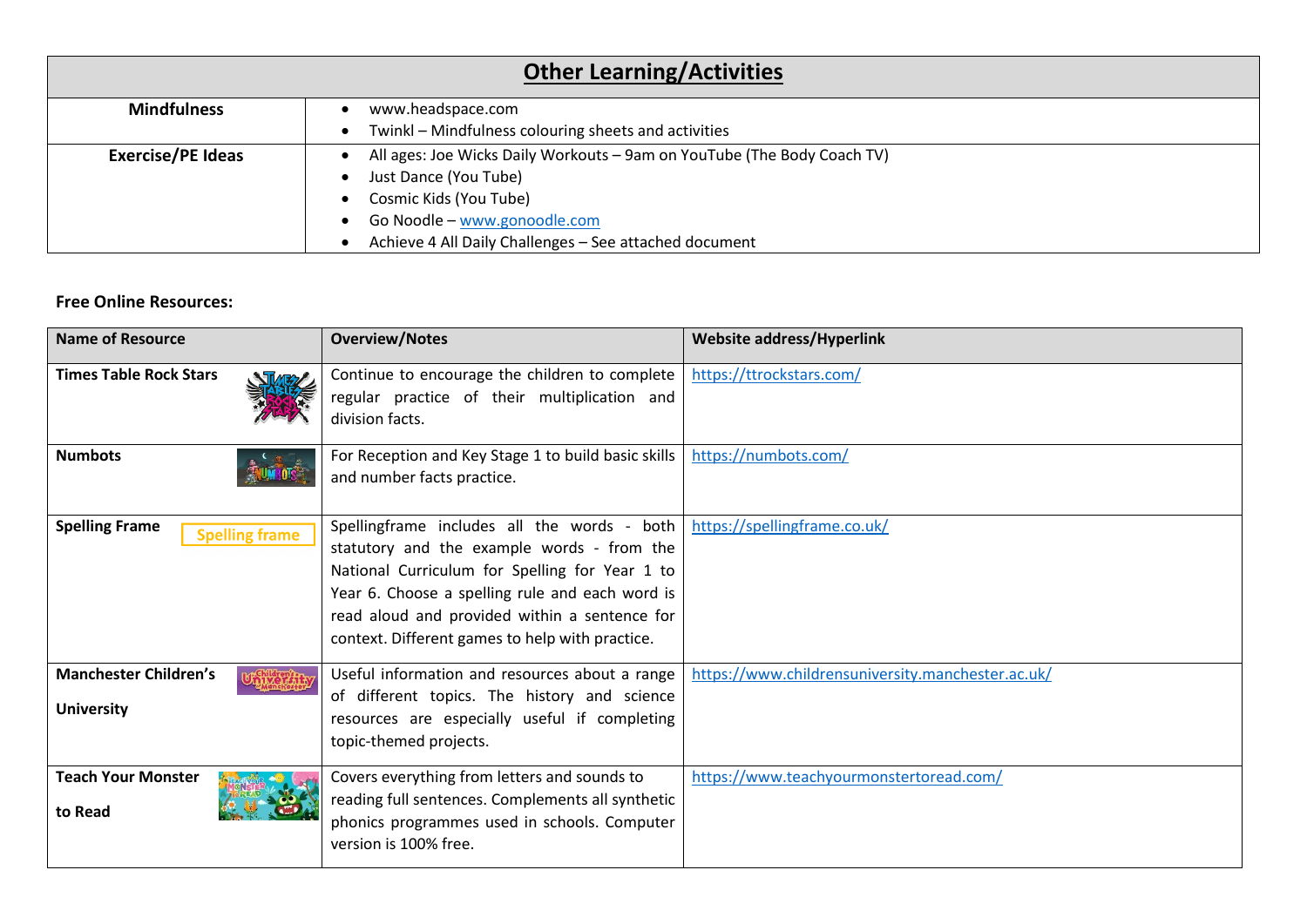| <b>Phonics Play</b>                                                        | Practice letter sounds and phonics using the<br>simple games and activities on this website.                                                                                                                                                                                                                                                                               | https://www.phonicsplay.co.uk/                                     |
|----------------------------------------------------------------------------|----------------------------------------------------------------------------------------------------------------------------------------------------------------------------------------------------------------------------------------------------------------------------------------------------------------------------------------------------------------------------|--------------------------------------------------------------------|
| <b>BBC Bitesize Primary</b><br><b>Bitesize</b>                             | A vast bank of resources for the full range of<br>subjects. Includes information slides, video clips,<br>games and interactives.                                                                                                                                                                                                                                           | https://www.bbc.co.uk/bitesize/primary                             |
| <b>Oxford Owl</b>                                                          | Lots of different learning resources to support<br>home learning, including a full range of Oxford<br>Reading Tree e-books that can be read on tablets<br>and computers.                                                                                                                                                                                                   | https://www.oxfordowl.co.uk/                                       |
| <b>Scholastic</b><br><b>plastic Learn at Home: Grades PreK-K</b>           | An American site, so organized into grades rather<br>than year groups. However, there are daily<br>activities which involve reading a text and<br>completing some activities.                                                                                                                                                                                              | https://classroommagazines.scholastic.com/support/learnathome.html |
| <b>Top Marks Education</b>                                                 | Games and activities to support learning in<br>different subjects                                                                                                                                                                                                                                                                                                          | https://www.topmarks.co.uk/                                        |
| <b>Doorway Online</b>                                                      | Doorway Online is a collection of free and highly<br>accessible educational games that learners will<br>find easy to use independently. Each activity has<br>a range of accessibility and difficulty options.<br>Originally developed with funding from Scottish<br>Borders Council, it is now managed by the<br>Doorway Accessible Software Trust, a Scottish<br>charity. | https://www.doorwayonline.org.uk/                                  |
| <b>Britannica Visual Dictionary</b><br>3ritannic<br>  visual<br>  nctionar | A great site to support the development of<br>children's vocabulary as part of their reading and<br>'word catching'.                                                                                                                                                                                                                                                       | https://kids.britannica.com/kids/browse/dictionary                 |
| <b>Scratch Junior</b><br>SCRATCH                                           | Coding activities for children to develop their<br>computing skills. Site has different projects for<br>the children to complete and is available on<br>computers and tablets.                                                                                                                                                                                             | https://scratch.mit.edu/                                           |
| <b>Corbett Maths</b>                                                       | Key Stage 2 resources for maths. Differentiated                                                                                                                                                                                                                                                                                                                            | https://corbettmathsprimary.com/                                   |
| $Corbett m\alphaths$<br>primary                                            |                                                                                                                                                                                                                                                                                                                                                                            |                                                                    |